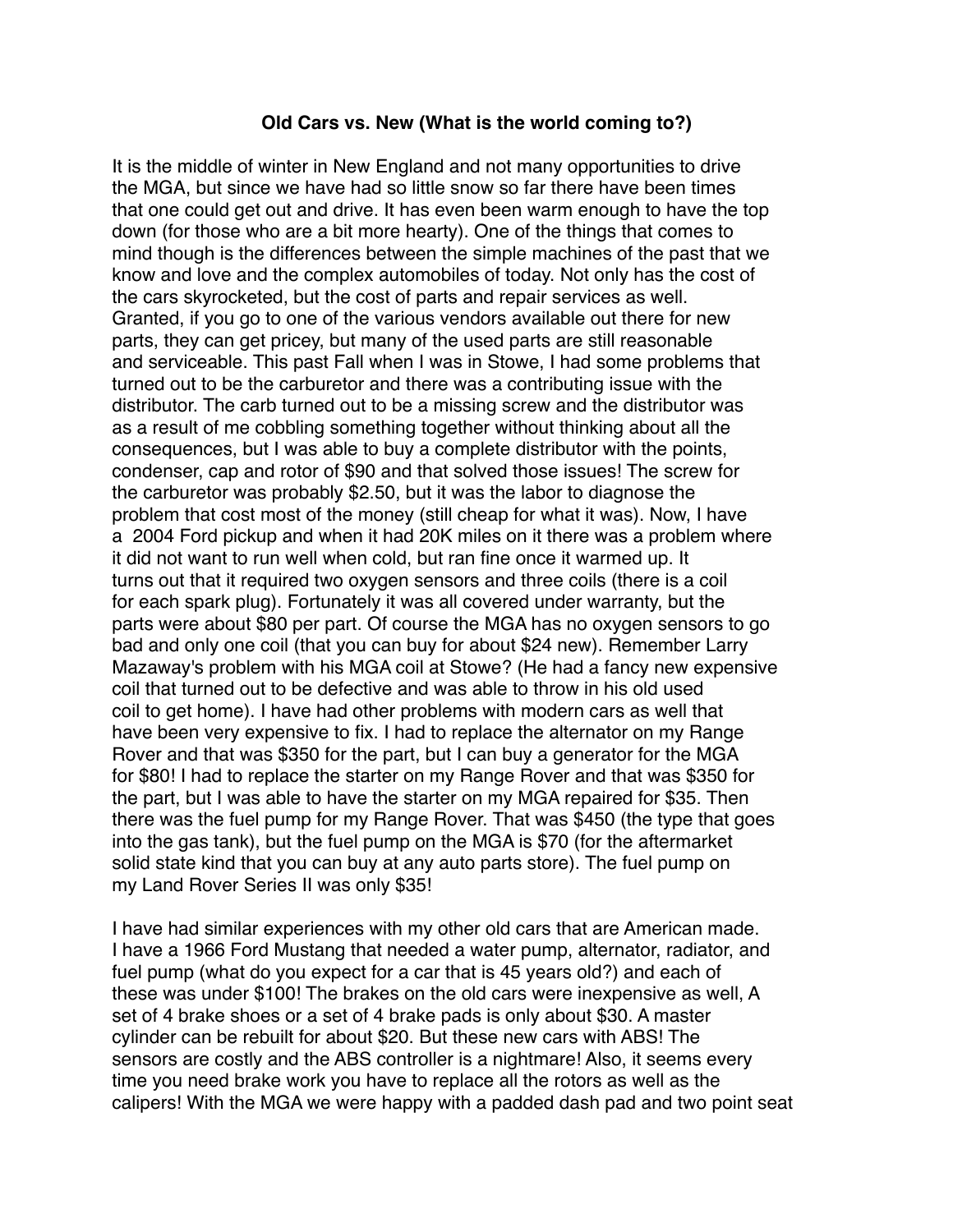belts, but now cars have steering wheel and dash mounted air bags as well as side impact air bags along with their various sensors. I have heard that it costs \$400 for the steering wheel air bag to be replaced and that many cars, once the air bags are deployed the car is considered "totaled" by the insurance company.

A friend of mine was talking the other day about needing new tires on her new car. It only has 35K miles on it, but the tread is worn down. Most new cars these days have "performance" tires from the factory which can cost \$150 to \$250 per tire and only last half as long as a tire with a higher wear rating. My 2004 Ford Truck with 55K miles on it still has the original tires with plenty of wear left. I know that the MGA tires (I have radials on mine) are getting harder to find in the 4.5" X 15" size. There are vendors who specialize in these sizes at a pretty reasonable price, but often you can't get these at a regular tire shop. It is also getting more difficult to find a tire shop who will handle wire wheels and tubes!

The MGA does not have any electrical or mechanical issues to deal with for raising and lowering the roof (I have had to rebuild the hydraulics on an old Galaxy 500 convertible). There are no electric door locks or electric windows to go haywire (I had a car that the electric door locks were intermittent and they would lock themselves at various times but never unlock themselves this was not one of those stupid features which lock the doors when the car exceeds 5 MPH!) Also, I remember paying \$300 for the electric motor and regulator on my car when the driver's side window would not go up of down. I bought a new regulator for the Mustang and that was only \$30 and I installed it myself. I had to replace the Range Rover heater blower motor and the whole dashboard had to be removed - a \$1000 job, but the MGA can have the motor replaced from under the bonnet and the part is about \$70.

No one is going to crawl underneath and cut out the catalytic converter for the salvage value while you are parked in a shopping mall parking lot! You will never be locked out of your car and if the battery dies, you can crank start or push start the car. I know Dick Fabrizio was able to drive his car home from Stowe when he had a weak battery. I have had to drive a couple hundred miles on just the battery when the generator of my MGA went bad, but it got me to the place where I could get another generator and I was able to install it right there in the parking lot! I have been able to replace the points on the side of the road in South Dakota and keep going or walk to a nearby NAPA store and get a replacement fuel pump and replace it by the side of the road. It is not that the MGAs and other cars are more prone to breakdowns, it is that since we enjoy these cars but they are old, there are bound to be problems from time to time unless you completely go through all the systems and ensure they are "fresh".

So, to conclude this story, I just want to say that the MGA and many of our